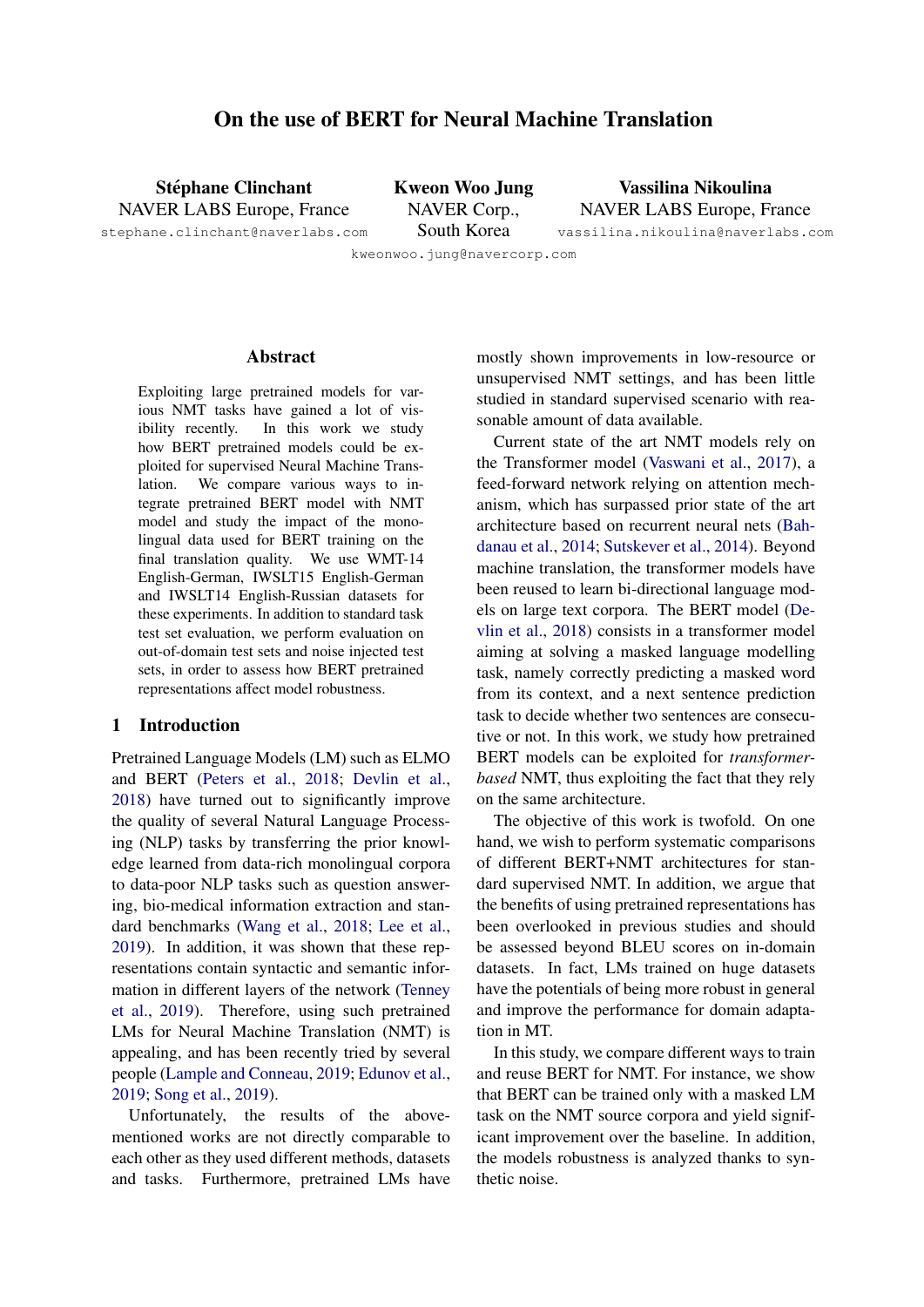The paper is organized as follows. In section [2,](#page-1-0) we review relevant state of the art. Section [3](#page-1-1) enumerates different models we experiment with. Finally section [4](#page-2-0) and [5](#page-5-0) present our results before discussing the main contributions of this work in section [6.](#page-6-0)

# <span id="page-1-0"></span>2 Related Works

The seminal work of [\(Bengio et al.,](#page-8-9) [2003;](#page-8-9) [Col](#page-8-10)[lobert and Weston,](#page-8-10) [2008\)](#page-8-10) were one of the first to show that neural nets could learn word representations useful in a variety of NLP tasks, paving the way for the word embedding era thanks to *word2vec* [\(Mikolov et al.,](#page-8-11) [2013\)](#page-8-11) and its variants [\(Pennington et al.,](#page-8-12) [2014;](#page-8-12) [Levy and Goldberg,](#page-8-13) [2014\)](#page-8-13).

With the recent advances and boost in performance of neural nets, ELMO [\(Peters et al.,](#page-8-0) [2018\)](#page-8-0) employed a Bi-LSTM network for language modelling and proposed to combine the different network layers to obtain effective word representations. Shortly after the publication of ELMO, the BERT model [\(Devlin et al.,](#page-8-1) [2018\)](#page-8-1) was shown to have outstanding performance in various NLP tasks. Furthermore, the BERT model was refined in [\(Baevski et al.,](#page-8-14) [2019\)](#page-8-14) where the transformer self-attention mechanism is replaced by two directional self-attention blocks: a left-to-right and right-to-left blocks are combined to predict the masked tokens.

With respect to NMT, backtranslation [\(Sennrich](#page-8-15) [et al.,](#page-8-15) [2016a\)](#page-8-15) is up to now one of the most effective ways to exploit large monolingual data. However, backtranslation has the drawback of being only applicable for target language data augmentation, while pretrained LMs can be used both for source and target language (independently [\(Edunov et al.,](#page-8-5) [2019\)](#page-8-5) or jointly [\(Lample and Conneau,](#page-8-4) [2019;](#page-8-4) [Song et al.,](#page-8-6) [2019\)](#page-8-6)).

[Lample and Conneau](#page-8-4) [\(2019\)](#page-8-4) initializes the entire encoder and decoder with a pretrained MaskLM or Crosslingual MaskLM language models trained on multilingual corpora. Such initialization proved to be beneficial for unsupervised machine translation, but also for English-Romanian supervised MT, bringing additional improvements over standard backtranslation with MLM initialization.

[Edunov et al.](#page-8-5) [\(2019\)](#page-8-5) uses ELMO [\(Peters et al.,](#page-8-0) [2018\)](#page-8-0) language model to set the word embeddings layer in NMT model. In addition, the

ELMO embedding are compared with the clozestyle BERT [\(Baevski et al.,](#page-8-14) [2019\)](#page-8-14) ones. The embedding network parameters are then either fixed, or fine-tuned. This work shows improvements on English-German and English-Turkish translation tasks when using pretrained language model for source word embedding initialization. However, the results are less clear when reusing embedding on the target language side.

Futhermore, [Song et al.](#page-8-6) [\(2019\)](#page-8-6) goes one step further and proposes Masked Sequence-to-Sequence pretraining method. Rather than masking a single token, it masks a sequence of token in the encoder and recovers them in the decoder. This model has shown new state of the art for unsupervised machine translation.

Our work is an attempt to perform systematic comparison on some of the aforementioned architectures that incorporate pretrained LM in NMT model, concentrating on BERT pretrained LM representations applied on supervised machine translation. However, we restrict ourselves to encoder part only, and leave the decoder initialization for future work.

Regarding robustness, several recent studies [\(Karpukhin et al.,](#page-8-16) [2019;](#page-8-16) [Vaibhav et al.,](#page-8-17) [2019\)](#page-8-17) have tackled robustness issues with data augmentation. In this work, we study whether the robustness problem can be addressed at the model level rather than at data level. [Michel et al.](#page-8-18) [\(2019\)](#page-8-18) address robustness problem with generative adversarial networks. This method, as well as data augmentation methods are complementary to our work and we believe that they address different issues of robustness.

# <span id="page-1-1"></span>3 Methods

Typical NMT model adopts the encoder-decoder architecture where the encoder forms contextualized word embedding from a source sentence and the decoder generates a target translation from left to right.

Pretrained LM, namely BERT, can inject prior knowledge on the encoder part of NMT, providing rich contextualized word embedding learned from large monolingual corpus. Moreover, pretrained LMs can be trained once, and reused for different language pairs<sup>[1](#page-1-2)</sup>.

<span id="page-1-2"></span> $<sup>1</sup>$ As opposed to backtranslation techniques which requires</sup> full NMT model retraining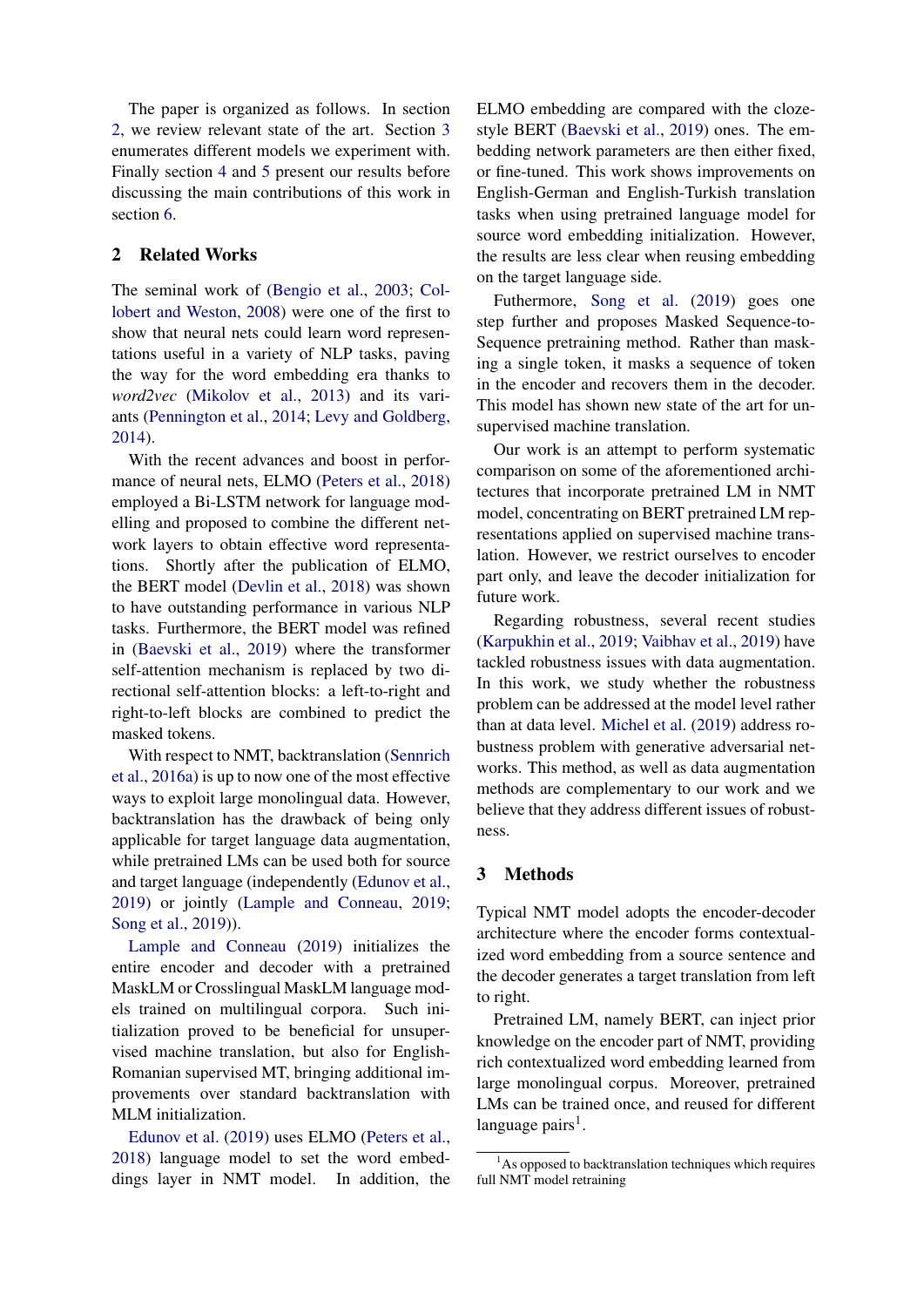In this study, we focus on reusing BERT mod-els for the NMT encoder<sup>[2](#page-2-1)</sup>. We will compare the following models:

- Baseline:. A *transformer-big* model with shared decoder input-output embedding parameters.
- Embedding (Emb): The baseline model where the embedding layer is replaced by the BERT parameters (thus having  $6 + 6$  encoder layers). The model is then fine tuned similar to the ELMO setting from [\(Edunov et al.,](#page-8-5) [2019\)](#page-8-5)
- Fine-Tuning (FT): The baseline model with the encoder initialized by the BERT parameters as in [Lample and Conneau](#page-8-4) [\(2019\)](#page-8-4)
- Freeze: The baseline model with the encoder initialized by the BERT parameters and frozen. This means that the whole encoder has been trained in purely monolingual settings, and only parameters responsible for the translation belong to the attention and decoder models.

We exploit the fact that BERT uses the same architecture as NMT encoder which allows us to initialize NMT encoder with BERT pretrained parameters. BERT pretraining has two advantages over NMT training:

- it solves a simpler (monolingual) task of 'source sentence encoding', compared to NMT (bilingual task) which has to 'encode source sentence information', and 'translate into a target language'.
- it has a possibility to exploit much larger data, while NMT encoder is limited to source side of parallel corpus only.

Even though the role of NMT encoder may go beyond source sentence encoding (nothing prevents the model from encoding 'translation related' information at the encoder level), better initialization of encoder with BERT pretrained LM allows for faster NMT learning. Comparing settings where we freeze BERT parameters against fine-tuning BERT allows to shed some light on the capacity of the encoder/decoder model to learn 'translation-related' information.

Moreover, since the BERT models are trained to predict missing tokens from their context, their representations may also be more robust to missing tokens or noisy inputs. We perform extensive robustness study at section [4](#page-2-0) verifying this hypothesis.

Finally, language models trained on huge datasets have the potentials of being more robust in general and improve the performance for domain adaptation in MT. We therefore compare BERT models trained on different datasets, and perform evaluation on related test sets in order to assess the capacity of pretrained LMs on domain adaptation.

# <span id="page-2-0"></span>4 WMT experiments

#### 4.1 Preprocessing

We learn BPE [\(Sennrich et al.,](#page-8-19) [2016b\)](#page-8-19) model with 32K split operations on the concatenation of Wiki and News corpus. This model is used both for Pretrained LM subwords splitting and NMT source (English) side subwords splitting. German side of NMT has been processed with 32K BPE model learnt on target part of parallel corpus only. Please note, that this is different from standard settings for WMT En-De experiments, which usually uses joint BPE learning and shared source-target embeddings. We do not adopt standard settings since it contradicts our original motivation for using pretrained LM: English LM is learnt once and reused for different language pairs.

## 4.2 Training

BERT For pretraining BERT models, we use three different monolingual corpora of different sizes and different domains. Table [1](#page-3-0) summarizes the statistics of these three monolingual corpora.

- *NMT-src*: source part of our parallel corpus that is used for NMT model training.
- *Wiki*: English wikipedia dump
- *News*: concatenation of 70M samples from "News Discussion", "News Crawl" and "Common Crawl" English monolingual datasets distributed by WMT-2019 shared task<sup>[3](#page-2-2)</sup>. This resulted in total 210M samples.

The motivation of using NMT-src is to test whether the resulting NMT model is more robust

<span id="page-2-1"></span><sup>&</sup>lt;sup>2</sup>Similar approach can be applied on the target language but we leave it for future work.

<span id="page-2-2"></span><sup>3</sup> http://www.statmt.org/wmt19/translation-task.html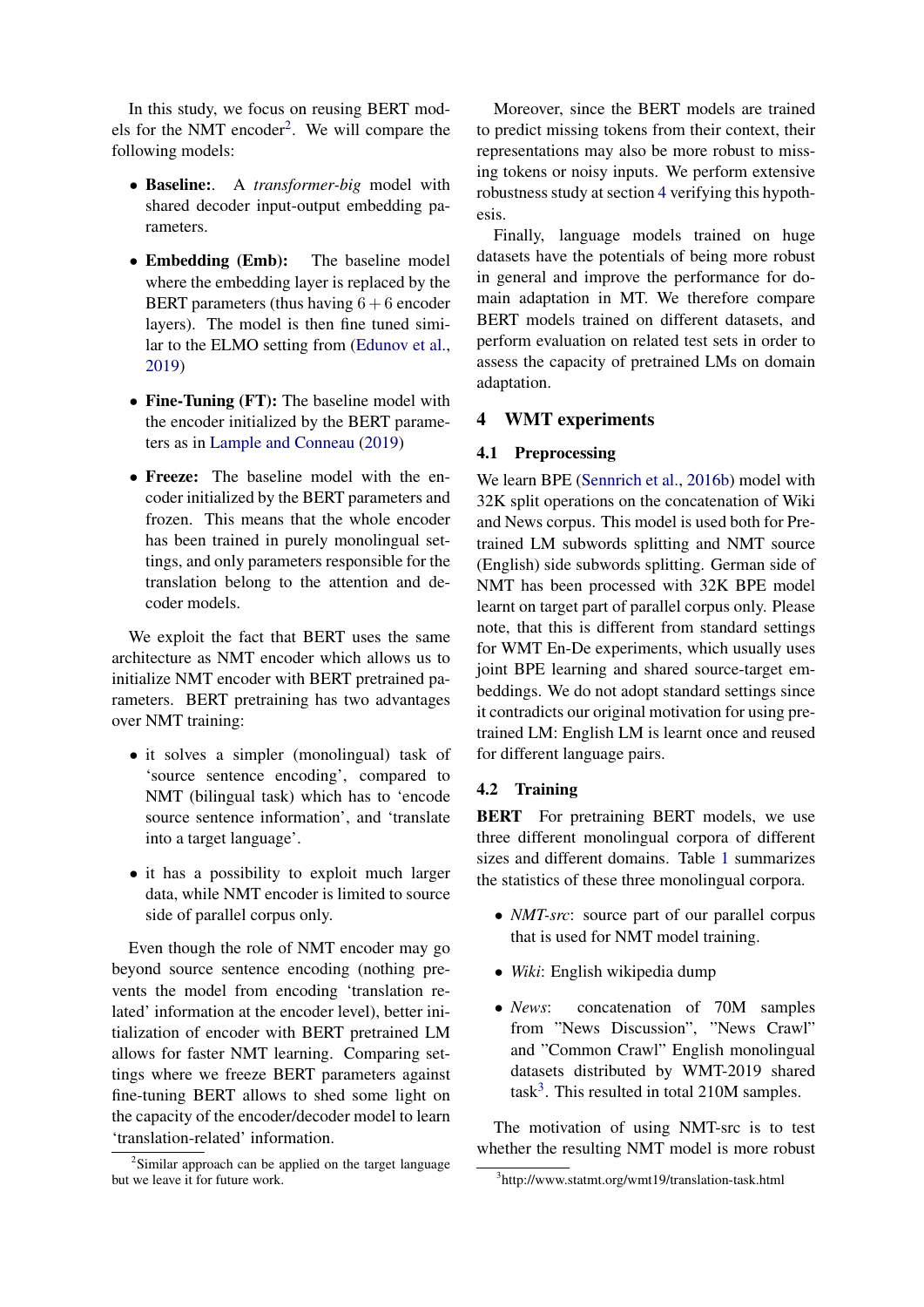<span id="page-3-0"></span>

|             | Lines | Tokens |
|-------------|-------|--------|
| NMT-src     | 4.5M  | 104M   |
| Wiki        | 72M   | 2086M  |
| <b>News</b> | 210M  | 3657M  |

Table 1: Monolingual (English) training data

after having being trained on the source corpora. The Wiki corpora is bigger than the NMT-src but could be classified as out-of-domain compared to news dataset. Finally, the news dataset is the biggest one and consists mostly of in-domain data.

In all of our experiments, we only consider using the masked LM task for BERT as the next sentence prediction tasks put restrictions on possible data to use. We closely follow the masked LM task described in [\(Devlin et al.,](#page-8-1) [2018\)](#page-8-1) with few adjustments optimized for downstream NMT training. We use frequency based sampling [\(Lample](#page-8-4) [and Conneau,](#page-8-4) [2019\)](#page-8-4) in choosing 15% of tokens to mask, instead of uniformly sampling. Instead of MASK token we used UNK token hoping that thus trained model will learn certain representation for unknowns that could be exploited by NMT model. Warm-up learning scheme described in [\(Vaswani](#page-9-1) [et al.,](#page-9-1) [2017\)](#page-9-1) results in faster convergence than linear decaying learning rate. The batch size of 64000 tokens per batch is used, with maximum token length of 250, half the original value, as we input single sentence only. We do not use [CLS] token in the encoder side, as attention mechanism in NMT task can extract necessary information from token-level representations. The BERT model is equivalent to the encoder side of Transformer Big model. We train BERT model up to 200k iterations until the accuracy for masked LM on development saturates.

NMT For NMT system training, we use WMT-14 English-German dataset.

We use *Transformer-Big* as our baseline model. We share input embedding and output embedding parameters just before softmax on the decoder side. Warm up learning scheme is used with warm-up steps of 4000. We use batch size of 32000 tokens per batch. Dropout of 0.3 is applied to residual connections, and no dropout is applied in attention layers. We decode with beam size 4 with length penalty described in [Wu et al.](#page-9-2) [\(2016\)](#page-9-2). We conduct model selection with perplexity on development set. We average 5 checkpoints around lowest perplexity.

<span id="page-3-1"></span>

|            | Lines | Tok/line (en/de) |
|------------|-------|------------------|
| news14     | 3003  | 19.7/18.3        |
| news18     | 2997  | 19.5/18.3        |
| iwslt15    | 2385  | 16.4/15.4        |
| OpenSub    | 5000  | 6.3/5.5          |
| <b>KDE</b> | 5000  | 8/7.7            |
| wiki       | 5000  | 17.7/15.5        |

Table 2: In/Out of Domain test sets. news14 and news18 are test sets from WMT-14 and WMT-18 news translation shared task. iwslt: test set from IWSLT-15 MT Track<sup>[4](#page-0-0)</sup>. Wiki is randomly 5K sampled from parallel Wikipedia distributed by OPUS<sup>[5](#page-0-0)</sup>, OpenSub, KDE and Wiki are randomly 5K sampled from parallel Wikipedia, Open Subtitles and KDE corpora distributed by  $OPUS^6$  $OPUS^6$ 

### <span id="page-3-2"></span>4.3 Evaluation

We believe that the impact of pretrained LM in NMT model can not be measured by BLEU performance on in-domain test set only. Therefore we introduce additional evaluation that allows to measure the impact of LM pretraining on different out-of-domain tests. We also propose an evaluation procedure to evaluate the robustness to various types of noise for our models.

Domain Besides standard WMT-14 news test set, models are evaluated on additional test sets given by Table [2.](#page-3-1) We include two in-domain (news) test sets, as well as additional out-ofdomain test sets described in Table [2.](#page-3-1)

Noise robustness. For robustness evaluation, we introduce different type of noise to the standard *news14* test set:

Typos: Similar to [Karpukhin et al.](#page-8-16) [\(2019\)](#page-8-16), we add synthetic noise to the test set by randomly (1) swapping characters (chswap), (2) randomly inserting or deleting characters (chrand), (3) uppercasing words (*up*). These test sets translations are evaluated against the golden *news14* reference.

Unk: An unknown character is introduced at the beginning (noted *UNK.S*) or at the end of the sentence (noted *UNK.E*) before a punctuation symbol if any (this unknown character could be thought as as an unknown emoji, a character in different script, a rare unicode character). This token is introduced both for source and target sentence, and the evaluation is performed with the augmentedreference.

Intuitively, we expect the model to simply copy UNK token and proceed to the remaining tokens.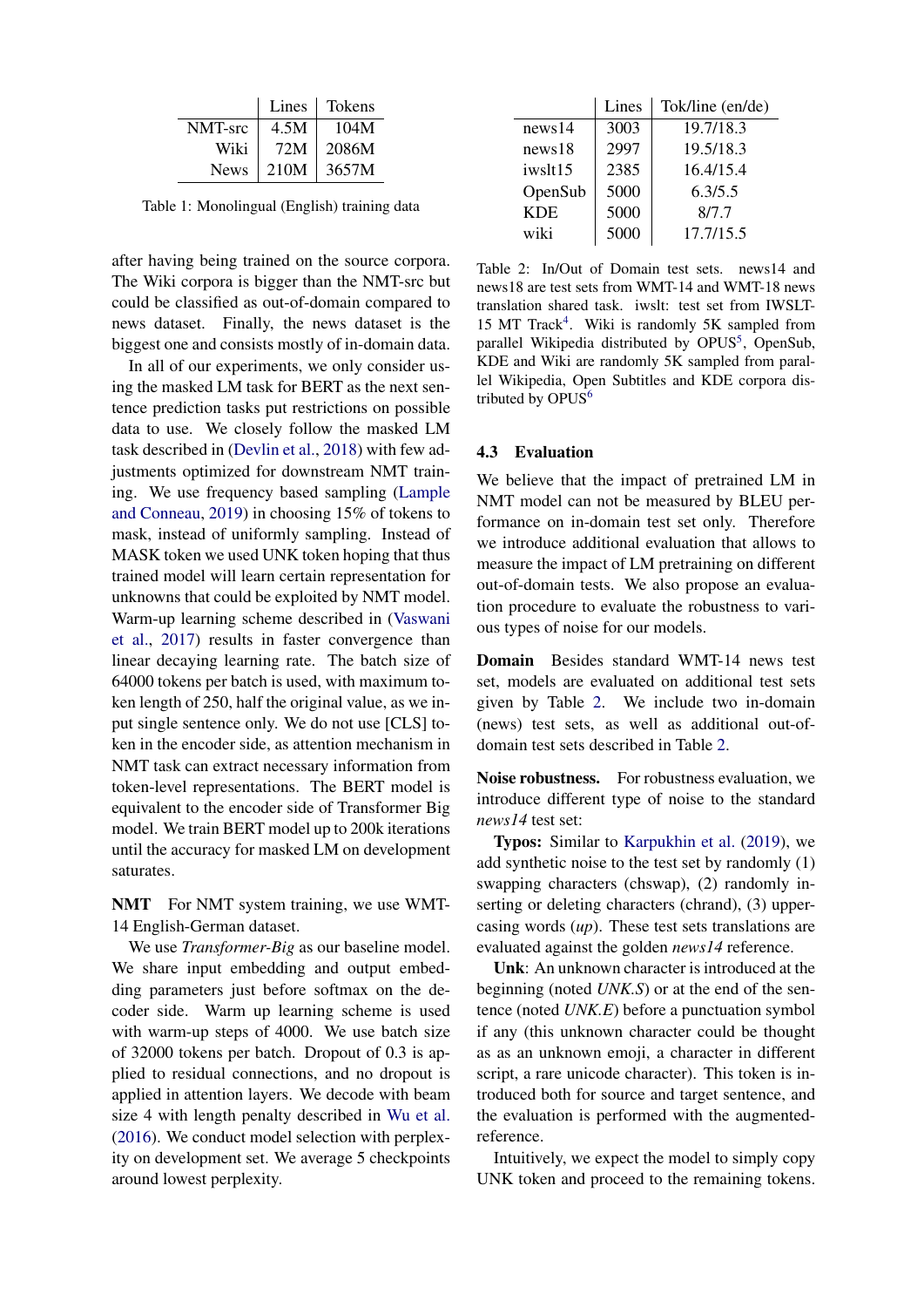Interestingly, this simple test seems to produce poor translations, therefore puzzling the attention and decoding process a lot. Table [3](#page-5-1) gives an ex-ample of such translations for baseline model<sup>[7](#page-4-0)</sup>.

Since the tasks are correlated, a better model might be better on noisy test sets as it behaves better in general. If we want to test that some models are indeed better, we need to disentangle this effect and show that the gain in performance is not just a random effect. A proper way would be to compute the BLEU correlation between the original test set and the noisy versions but it would require a larger set of models for an accurate correlation estimation.

∆(chrF) : We propose to look at the *distribution of the difference of sentence charf between the noisy test set and the original test set*. Indeed, looking at BLEU delta may not provide enough information since it is corpus-level metric. Ideally, we would like to measure a number of sentences or a margin for which we observe an 'important decrease' in translation quality. According to [Ma](#page-8-20) [et al.](#page-8-20) [\(2018\)](#page-8-20); [Bojar et al.](#page-8-21) [\(2017\)](#page-8-21), sentence level chrF achieves good correlation with human judgements for En-De news translations.

More formally, let  $s$  be a sentence from the standard news14 test set,  $n$  a noise operation,  $m$  a translation model and  $r$  the reference sentence<sup>[8](#page-4-1)</sup>:

$$
\Delta(\text{chrF})(m, n, s) = \text{chrF}(m(n(s)), r) - \text{chrF}(m(s), r)
$$
 (1)

In the analysis, we will report the distribution of  $\Delta$ (chrF) and its mean value as a summary. If a model is good at dealing with noise, then the produced sentence will be similar to the one produced by the noise-free input sentence. Therefore, the  $\Delta$ (chrF) will be closer to zero.

### 4.4 Results

Table [4](#page-5-2) presents the results of our experiments. As expected, freezing the encoder with BERT parameters lead to a significant decrease in translation quality. However, other BERT+NMT architectures mostly improve over the baseline both on in-domain and out-of-domain test sets. We conclude, that the information encoded by BERT is useful but not sufficient to perform the translation task. We believe, that the role of the NMT encoder is to encode both information specific to source sentence, but also information specific to the target sentence (which is missing in BERT training).

Next, we observe that even NMTSrc.FT (NMT encoder is initialized with BERT trained on source part of parallel corpus) improves over the baseline. Note that this model uses the same amount of data as the baseline. BERT task is simpler compared to the task of the NMT encoder, but it is still related, thus BERT pretraining allows for a better initialization point for NMT model.

When using more data for BERT training (Wiki.FT and News.FT), we gain even more improvements over the baseline.

Finally, we observe comparable results for News.Emb and News.FT (the difference in BLEU doesn't exceed 0.3 points, being higher for News.FT on in-domain tests, and News.Emb for out-of-domain tests). Although News.FT configuration keeps the size of the model same as standard NMT system, News.Emb adds BERT parameters to NMT parameters which doubles the size of NMT encoder. Additional encoder layers introduced in News.Emb does not add significant value.

#### 4.5 Robustness analysis

Table [5](#page-6-1) reports BLEU scores for the noisy test sets (described in section [4.3\)](#page-3-2). As expected, we observe an important drop in BLEU scores due to the introduced noise. We observe that most pretrained BERT models have better BLEU scores compared to baseline for all type of noise (except NMTSrc.FT which suffers more from unknown token introduction in the end of the sentence compared to the Baseline). However, these results are not enough to conclude, whether higher BLEU scores of BERT-augmented models are due to better robustness, or simply because these models are slightly better than the baseline in general.

This is why figure [1](#page-5-3) reports the mean  $\Delta$ (chrF) for several models.  $\Delta$ (chrF) scores for UNK tests show that BERT models are not better than expected. However, for chswap, chrand, upper, the BERT models have a slightly lower  $\Delta$ (chrF). Based on these results, we conclude that pretraining the encoder with a masked LM task does not really bring improvement in terms of robustness to unknowns. It seems that BERT does yield improvement for NMT as a better initialization for

<span id="page-4-0"></span> $7$ Output for (UNK.S+src) input is not an error, the model does produces an English sentence!

<span id="page-4-1"></span><sup>&</sup>lt;sup>8</sup>In the case of UNK transformation, the reference is changed but we omit that to simplify the notation.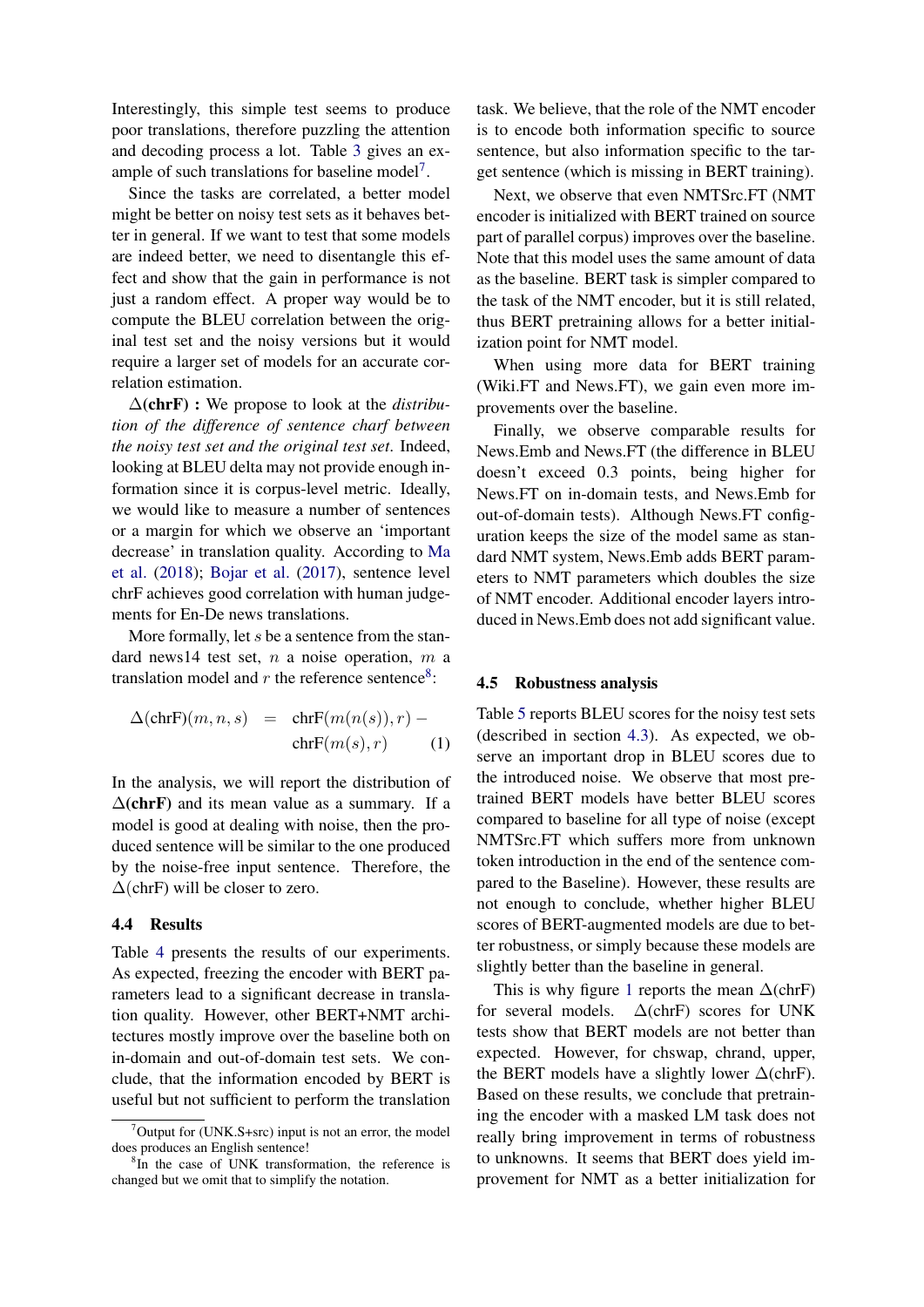<span id="page-5-1"></span>

| source sentence          | "In home cooking, there is much to be discovered - with a few minor           |
|--------------------------|-------------------------------------------------------------------------------|
|                          | tweaks you can achieve good, if not sometimes better results," said Proctor.  |
| translation(src)         | "Beim Kochen zu Hause gibt es viel zu entdecken - mit ein paar kleinen        |
|                          | nderungen kann man gute, wenn nicht sogar manchmal bessere                    |
|                          | Ergebnisse erzielen", sagte Proktor.                                          |
| translation(UNK.S + src) | • "In home cooking, there is much to be discovered - with a few minor         |
|                          | tweaks you can achieve good, if not sometimes better results", sagte Proktor. |

<span id="page-5-2"></span>Table 3: Example of a poor translation when adding unknown token to source sentences (translation done with a baseline transformer model)

|                 | news14 | news18 | iwslt15 | wiki | kde  | OpenSub     |
|-----------------|--------|--------|---------|------|------|-------------|
| <b>Baseline</b> | 27.3   | 39.5   | 28.9    | 17.6 | 18.1 | 15.3        |
| NMTsrc.FT       | 27.7   | 40.1   | 28.7    | 183  | 18.4 | 15.3        |
| Wiki.FT         | 27.7   | 40.6   | 28.7    | 18.4 | 19.0 | 15.4        |
| News.FT         | 27.9   | 40.2   | 29.1    | 18.8 | 179  | 15.7        |
| News.Emb        | 27.7   | 39.9   | 29.3    | 18.9 | 18.2 | <b>16.0</b> |
| News.Freeze     | 23.6   | 35.5   | 26.5    | 15 0 | 151  | 13.8        |

Table 4: FT: initialize NMT encoder with BERT and finetune; Freeze: fix NMT encoder parameters to BERT parameters; Emb: fix encoder embeddding layer with BERT contextual word embeddings.

<span id="page-5-3"></span>

Figure 1: Mean  $\Delta$ (chrF) for several noisy test set and models. For the UNK test, the BERT models are similar or worst than the basline. For the chrand, chswap, upper, the BERT models are slightly better.

NMT encoders but the full potential of masked LM task is not fully exploited for NMT.

# <span id="page-5-0"></span>5 IWSLT experiments

In order to explore the potential of masked LM encoder pretraining for NMT in lower resource settings, we train NMT models on English-

German IWSLT 2015<sup>[9](#page-5-4)</sup> and English-Russian IWSLT 2014[10](#page-5-5) MT track datasets. These are pretty small datasets (compared to previous experiments) which contain around 200K parallel sentences each.

# 5.1 Experimental settings

In these experiments we (1) reuse pretrained BERT models from previous experiments or  $(2)$ train IWSLT BERT model. IWSLT BERT model is trained on the concatenation of all the data available at IWSLT 2014-2018 campaigns. After filtering out all the duplicates it contains around 780K sentences and 13.8M tokens.

We considered various settings for IWSLT baseline. First, for source side of the dataset, we took 10K BPE merge operations, where BPE model was trained (1) either on the source side of NMT data only, or (2) on all monolingual English IWSLT data. Target side BPE uses 10K merge operations trained on the target side of the NMT dataset in all the IWSLST experiments. In our first set of experiments, BPE model learnt on source data only lead to similar translation performance as BPE model learnt on all IWSLT English data. Therefore, in what follows we report results only

<span id="page-5-4"></span><sup>9</sup> https://sites.google.com/site/iwsltevaluation2015/mttrack

<span id="page-5-5"></span><sup>10</sup>https://sites.google.com/site/iwsltevaluation2014/mttrack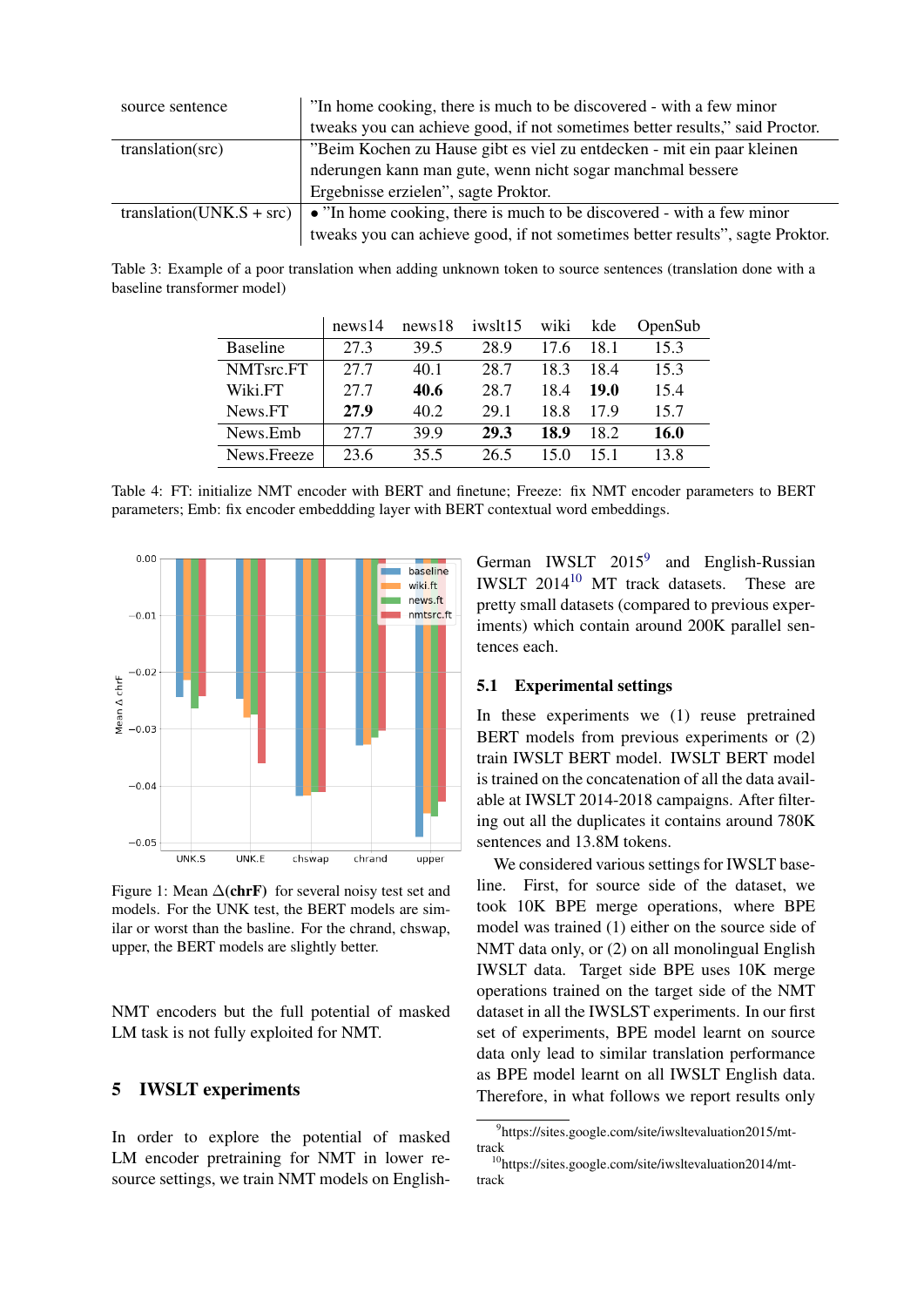<span id="page-6-1"></span>

| Models          | news14 | $+$ UNK.S | $+$ UNK.E | +chswap | +chrand | $+$ up |
|-----------------|--------|-----------|-----------|---------|---------|--------|
| <b>Baseline</b> | 27.3   | 24.8      | 24.4      | 24.2    | 24.7    | 23.5   |
| NMTsrc.FT       | 27.7   | 24.9      | 22.9      | 24.4    | 25.2    | 24.5   |
| Wiki.FT         | 27.7   | 25.8      | 24.9      | 24.4    | 24.9    | 24.4   |
| News.FT         | 27.9   | 24.9      | 24.9      | 24.5    | 25.3    | 24.5   |
| News.Emb        | 27.7   | 24.7      | 24.8      | 24.6    | 25.3    | 24.2   |

Table 5: Robustness tests. BLEU scores for clean and 'noisified' (with different noise type) *news14* testset.

for the latter (referred as  $bpe10k$ ).

NMT model training on IWSLT datasets with Transformer Big architecture on IWSLT data has diverged both for en-de and en-ru dataset. Therefore we use Transformer Base (tbase) architecture as a baseline model for these experiments. IWSLT BERT model is also based on tbase architecture described in [Vaswani et al.](#page-9-1) [\(2017\)](#page-9-1) and for the rest follows same training procedure as described in the section [4.](#page-2-0)

In order to explore the potential of single pretrained model for all language pairs/datasets we try to reuse Wiki and News pretrained BERT models from previous experiments for encoder initialization of NMT model. However, in the previous experiments, our pretrained BERT models used  $32K$  BPE vocabulary and Transformer Big (thig) architecture which means that we have to reuse the same settings for the encoder trained on IWSLT dataset. It has been shown by [Ding et al.](#page-8-22) [\(2019\)](#page-8-22), these are not optimal settings for IWSLT training because it leads to too many parameters for the amount of data available. Therefore, in order to reduce the amount of the parameters of the model, we also consider the case where we reduce the amount of the decoder layers from 6 to 3 (tbig.dec3).

#### 5.2 Results

Table [6](#page-6-2) reports the results of different sets of the experiments on IWSLT data. First, we observe that BERT pretrained model improves over the baseline, in any settings (BPE vocabulary, model architecture, dataset used for pretraining). In particular, it is interesting to mention that without pretraining, both  $tbiq.bpe32k$  and  $tbiq.bpe10k$ models diverge when trained on IWSLT. However, BERT pretraining gives a better initialization point, and allows to achieve very good performance both for en-de and en-ru. Thus, such pretraining can be an interesting technique in lowresource scenarios.

<span id="page-6-2"></span>

|                             | en-de           | en-ru |  |
|-----------------------------|-----------------|-------|--|
|                             | <b>Baseline</b> |       |  |
| those.bpe10k                | 25.9<br>9.6     |       |  |
| those. dec3. bpe10k         | 26.4            | 16.3  |  |
|                             | <b>BERT+NMT</b> |       |  |
|                             | 27.4<br>17.6    |       |  |
| IWSLT.FT.tbase.dec3.bpe10k  | 18.1<br>27.2    |       |  |
| Wiki.FT.tbig.bpe32 $k$      | 26.9            | 17.6  |  |
| Wiki.FT.tbig.dec3.bpe32 $k$ | 27.7            | 17.8  |  |
| News.FT.tbig.bpe32 $k$      | 27.1            | 17.9  |  |
| News.FT.tbig.dec3.bpe32 $k$ | 27.6            | 17.9  |  |

Table 6: IWSLT dataset results. IWSLT.FT: encoder is initialised with BERT model trained on IWSLT data; tbase/tbig: transformer base/big architecture for NMT model; dec3: decoder layers reduced for 6 to 3;  $bpe10k/bpe32k$ : amount of BPE merge operations used for source language, learnt on the same dataset as BERT model (IWSLT or Wiki+News).

We do not observe big difference between IWSLT pretrained model and News/Wiki pretrained model. We therefore may assume that News/Wiki BERT model can be considered as "general" English pretrained encoder, and be used as a good starting point in any new model translating from English (no matter target language or domain).

#### <span id="page-6-0"></span>6 Discussion

BERT pretraining has been very successful in NLP. With respect to MT, it was shown to provide better performance in [Lample and Conneau](#page-8-4)  $(2019)$ ; [Edunov et al.](#page-8-5)  $(2019)$  and allows to integrate large source monolingual data in NMT model as opposed to target monolingual data usually used for backtranslation.

In this experimental study, we have shown that:

- The next sentence prediction task in BERT is not necessary to improve performance - a *masked LM task* already is beneficial.
- It is beneficial to train BERT on the source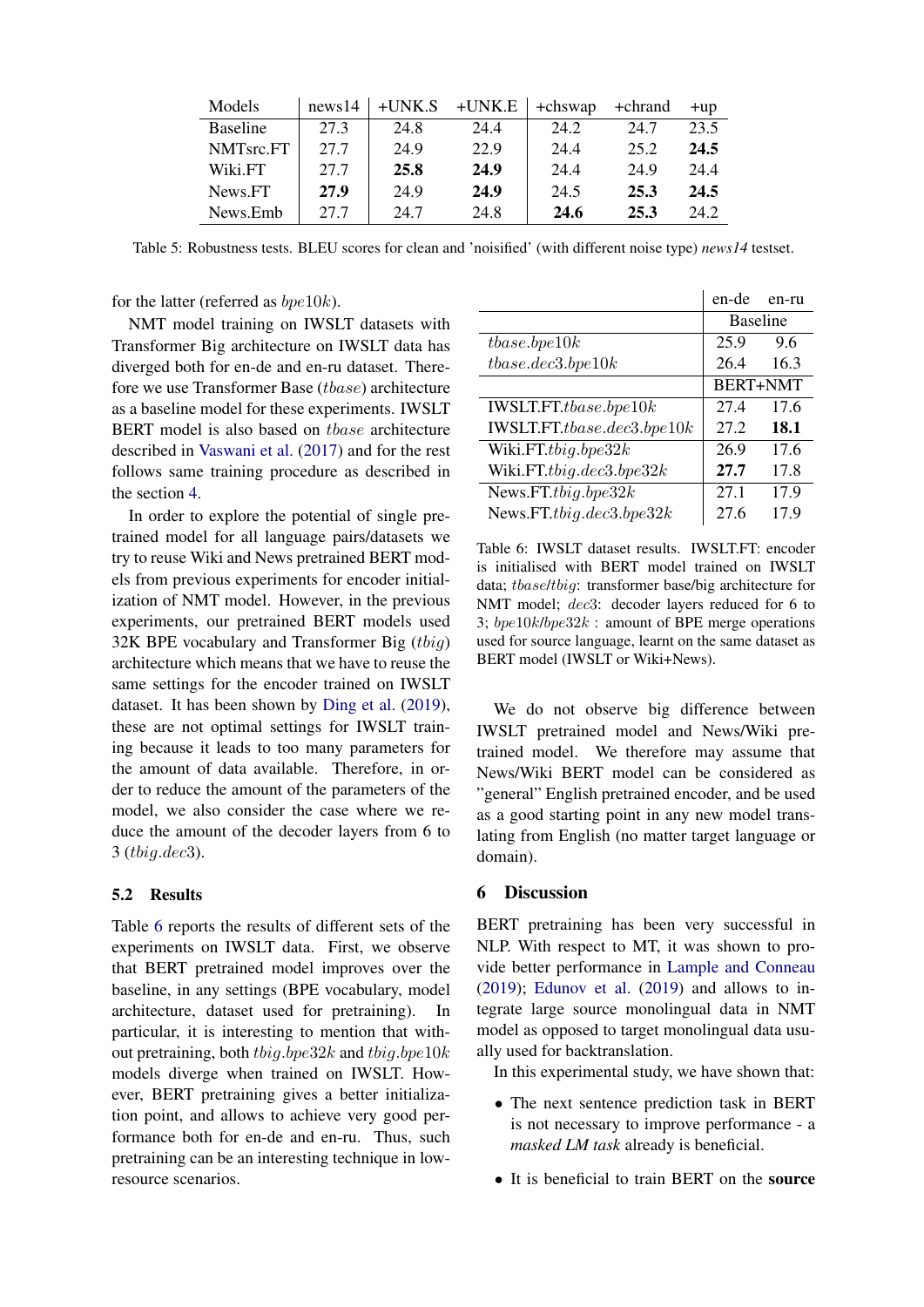corpora, therefore supporting the claim that pretraining the encoder provide a better intialization for NMT encoders.

- Similar to [Edunov et al.](#page-8-5) [\(2019\)](#page-8-5), we observe that the impact of BERT pretraining is more important as the size of the training data decreases (WMT vs IWSLT).
- Information encoded by BERT is not sufficient to perform the translation: NMT encoder encodes both information specific to source sentence, and to the target sentence as well (cf the low performance of BERT frozen encoder).
- Pretraining the encoder enables us to train bigger models. In IWSLT, the transformer big models were diverging, but when the encoder is initialized with pretrained BERT the training became possible. For WMT14, training a 12 layer encoder from scratch was problematic, but News.Emb model (which contains 12 encoder layers) was trained and gave one of the best performances on WMT14.
- Finetuning BERT pretrained encoder is more convenient : it leads to similar performance compared to reusing BERT as embedding layers, with faster decoding speed.
- BERT pretrained models seem to be generally better on different noise and domain test sets. However, we didn't manage to obtain clear evidence that these models are more robust.

This experimental study was limited to a particular dataset, language pair and model architecture. However, many other combinations are possible. First, similar type of study needs to be performed with BERT pretrained model for NMT decoder. Also, the model can be extended to other scenarios with BERT models such as [Baevski et al.](#page-8-14) [\(2019\)](#page-8-14). In addition, the comparison with ELMO embeddings is also interesting as in [Edunov et al.](#page-8-5) [\(2019\)](#page-8-5). Using embedding mostly influenced by neighboring words seems to echo the recent results of convolutional self attention network [\(Yang](#page-9-3) [et al.,](#page-9-3) [2019\)](#page-9-3). Using convolutional self attention network in BERT could bring additional benefit for the pretrained representations. Another direction could look at the impact of the number of layers in BERT for NMT.

Besides, one key question in this study was about the role of encoder in NMT as the roles of encoders and decoders are not clearly understood in current neural architectures. In the transformer architecture, the encoder probably computes some interlingual representations. In fact, nothing constraints the model in reconstructing or predicting anything about the source sentences. If that is the case, why would a monolingual encoder help for the NMT task?

One hypothesis is that encoders have a role of self encoding the sentences but also a translation effect by producing interlingual representations. In this case, a monolingual encoder could be a better starting point and could be seen as a regularizer of the whole encoders. Another hypothesis is that the regularization of transformers models is not really effective and simply using BERT models achieve this effect.

# 7 Conclusion

In this paper, we have compared different ways to use BERT language models for machine translation. In particular, we have argued that the benefit of using pretrained representations should not only be assessed in terms of BLEU score for the in-domain data but also in terms of generalization to new domains and in terms of robustness.

Our experiments show that fine-tuning the encoder leads to comparable results as reusing the encoder as an additional embedding layers. However, the former has an advantage of keeping the same model size as in standard NMT settings, while the latter adds additional parameters to the NMT model which increases significantly the model size and might be critical in certain scenarios.

For MT practioners, using BERT has also several practical advantages beyond BLEU score. BERT can be trained for one source language and further reused for several translation pairs, thus providing a better initialization point for the models and allowing for better performance.

With respect to robustness tests, the conclusion are less clear. Even if pretrained BERT models obtained better performance on noisy test sets, it seems that they are not more robust than expected and that the potential of masked LM tasks is not fully exploited for machine translation. An interesting future work will be to assess the robustness of models from [Song et al.](#page-8-6) [\(2019\)](#page-8-6).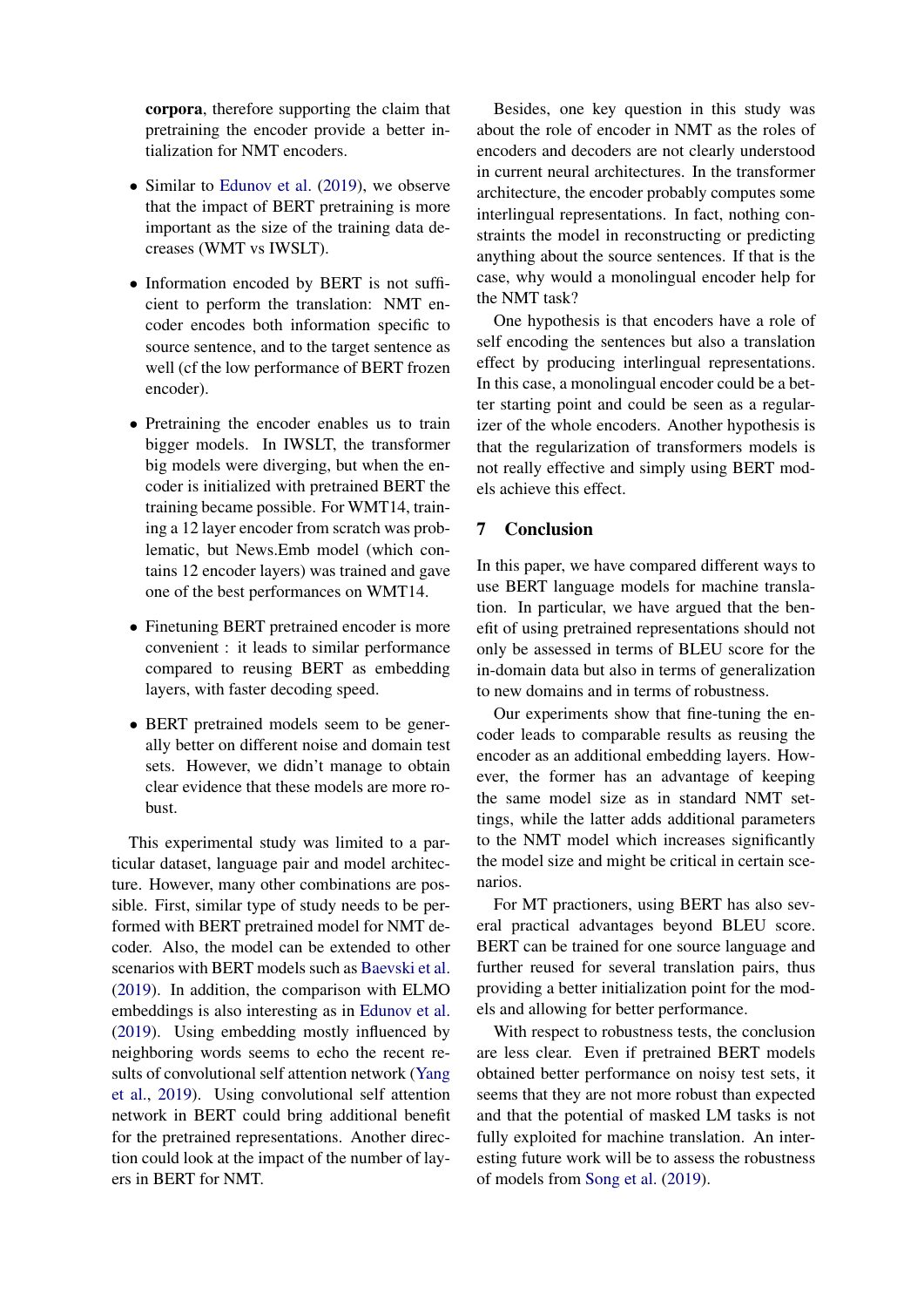### References

- <span id="page-8-14"></span>Alexei Baevski, Sergey Edunov, Yinhan Liu, Luke Zettlemoyer, and Michael Auli. 2019. [Cloze](http://arxiv.org/abs/1903.07785)[driven pretraining of self-attention networks.](http://arxiv.org/abs/1903.07785) *CoRR*, abs/1903.07785.
- <span id="page-8-7"></span>Dzmitry Bahdanau, Kyunghyun Cho, and Yoshua Bengio. 2014. [Neural machine translation by jointly](https://arxiv.org/abs/1409.0473) [learning to align and translate.](https://arxiv.org/abs/1409.0473) *arXiv e-prints*, abs/1409.0473.
- <span id="page-8-9"></span>Yoshua Bengio, Rejean Ducharme, Pascal Vincent, and ´ Christian Janvin. 2003. [A neural probabilistic lan](http://dl.acm.org/citation.cfm?id=944919.944966)[guage model.](http://dl.acm.org/citation.cfm?id=944919.944966) *J. Mach. Learn. Res.*, 3:1137–1155.
- <span id="page-8-21"></span>Ondřej Bojar, Yvette Graham, and Amir Kamran. 2017. [Results of the wmt17 metrics shared task.](http://www.aclweb.org/anthology/W17-4755) In *Proceedings of the Second Conference on Machine Translation, Volume 2: Shared Task Papers*, pages 489–513, Copenhagen, Denmark. Association for Computational Linguistics.
- <span id="page-8-10"></span>Ronan Collobert and Jason Weston. 2008. [A unified](https://doi.org/10.1145/1390156.1390177) [architecture for natural language processing: Deep](https://doi.org/10.1145/1390156.1390177) [neural networks with multitask learning.](https://doi.org/10.1145/1390156.1390177) In *Proceedings of the 25th International Conference on Machine Learning*, ICML '08, pages 160–167, New York, NY, USA. ACM.
- <span id="page-8-1"></span>Jacob Devlin, Ming-Wei Chang, Kenton Lee, and Kristina Toutanova. 2018. BERT: pre-training of deep bidirectional transformers for language understanding. *CoRR*, abs/1810.04805.
- <span id="page-8-22"></span>Shuoyang Ding, Adithya Renduchintala, and Kevin Duh. 2019. [A call for prudent choice of subword](http://arxiv.org/abs/1905.10453) [merge operations.](http://arxiv.org/abs/1905.10453) *CoRR*, abs/1905.10453.
- <span id="page-8-5"></span>Sergey Edunov, Alexei Baevski, and Michael Auli. 2019. Pre-trained language model representations for language generation. *CoRR*, abs/1903.09722.
- <span id="page-8-16"></span>Vladimir Karpukhin, Omer Levy, Jacob Eisenstein, and Marjan Ghazvininejad. 2019. [Training on synthetic](http://arxiv.org/abs/1902.01509) [noise improves robustness to natural noise in ma](http://arxiv.org/abs/1902.01509)[chine translation.](http://arxiv.org/abs/1902.01509) *CoRR*, abs/1902.01509.
- <span id="page-8-4"></span>Guillaume Lample and Alexis Conneau. 2019. Crosslingual language model pretraining. *CoRR*, abs/1901.07291.
- <span id="page-8-2"></span>Jinhyuk Lee, Wonjin Yoon, Sungdong Kim, Donghyeon Kim, Sunkyu Kim, Chan Ho So, and Jaewoo Kang. 2019. Biobert: a pre-trained biomedical language representation model for biomedical text mining. *CoRR*, abs/1901.08746.
- <span id="page-8-13"></span>Omer Levy and Yoav Goldberg. 2014. [Neural word](http://dl.acm.org/citation.cfm?id=2969033.2969070) [embedding as implicit matrix factorization.](http://dl.acm.org/citation.cfm?id=2969033.2969070) In *Proceedings of the 27th International Conference on Neural Information Processing Systems - Volume 2*, NIPS'14, pages 2177–2185, Cambridge, MA, USA. MIT Press.
- <span id="page-8-20"></span>Qingsong Ma, Ondej Bojar, and Yvette Graham. 2018. [Results of the wmt18 metrics shared task: Both char](http://www.aclweb.org/anthology/W18-6451)[acters and embeddings achieve good performance.](http://www.aclweb.org/anthology/W18-6451) In *Proceedings of the Third Conference on Machine Translation, Volume 2: Shared Task Papers*, pages 682–701, Belgium, Brussels. Association for Computational Linguistics.
- <span id="page-8-18"></span>Paul Michel, Xian Li, Graham Neubig, and Juan Miguel Pino. 2019. [On evaluation of ad](http://arxiv.org/abs/1903.06620)[versarial perturbations for sequence-to-sequence](http://arxiv.org/abs/1903.06620) [models.](http://arxiv.org/abs/1903.06620) *CoRR*, abs/1903.06620.
- <span id="page-8-11"></span>Tomas Mikolov, Ilya Sutskever, Kai Chen, Greg Corrado, and Jeffrey Dean. 2013. [Distributed represen](http://dl.acm.org/citation.cfm?id=2999792.2999959)[tations of words and phrases and their composition](http://dl.acm.org/citation.cfm?id=2999792.2999959)[ality.](http://dl.acm.org/citation.cfm?id=2999792.2999959) In *Proceedings of the 26th International Conference on Neural Information Processing Systems - Volume 2*, NIPS'13, pages 3111–3119, USA. Curran Associates Inc.
- <span id="page-8-12"></span>Jeffrey Pennington, Richard Socher, and Christopher Manning. 2014. [Glove: Global vectors for word](https://doi.org/10.3115/v1/D14-1162) [representation.](https://doi.org/10.3115/v1/D14-1162) In *Proceedings of the 2014 Conference on Empirical Methods in Natural Language Processing (EMNLP)*, pages 1532–1543, Doha, Qatar. Association for Computational Linguistics.
- <span id="page-8-0"></span>Matthew E. Peters, Mark Neumann, Mohit Iyyer, Matt Gardner, Christopher Clark, Kenton Lee, and Luke Zettlemoyer. 2018. [Deep contextualized word rep](http://arxiv.org/abs/1802.05365)[resentations.](http://arxiv.org/abs/1802.05365) *CoRR*, abs/1802.05365.
- <span id="page-8-15"></span>Rico Sennrich, Barry Haddow, and Alexandra Birch. 2016a. [Improving neural machine translation mod](https://doi.org/10.18653/v1/P16-1009)[els with monolingual data.](https://doi.org/10.18653/v1/P16-1009) In *Proceedings of the 54th Annual Meeting of the Association for Computational Linguistics (Volume 1: Long Papers)*, pages 86–96, Berlin, Germany. Association for Computational Linguistics.
- <span id="page-8-19"></span>Rico Sennrich, Barry Haddow, and Alexandra Birch. 2016b. [Neural machine translation of rare words](https://doi.org/10.18653/v1/P16-1162) [with subword units.](https://doi.org/10.18653/v1/P16-1162) In *Proceedings of the 54th Annual Meeting of the Association for Computational Linguistics (Volume 1: Long Papers)*, pages 1715– 1725, Berlin, Germany. Association for Computational Linguistics.
- <span id="page-8-6"></span>Kaitao Song, Xu Tan, Tao Qin, Jianfeng Lu, and Tie-Yan Liu. 2019. [Mass: Masked sequence to sequence](http://arxiv.org/abs/1905.02450) [pre-training for language generation.](http://arxiv.org/abs/1905.02450)
- <span id="page-8-8"></span>Ilya Sutskever, Oriol Vinyals, and Quoc V. Le. 2014. [Sequence to sequence learning with neural net](http://dl.acm.org/citation.cfm?id=2969033.2969173)[works.](http://dl.acm.org/citation.cfm?id=2969033.2969173) In *Proceedings of the 27th International Conference on Neural Information Processing Systems - Volume 2*, NIPS'14, pages 3104–3112, Cambridge, MA, USA. MIT Press.
- <span id="page-8-3"></span>Ian Tenney, Dipanjan Das, and Ellie Pavlick. 2019. [Bert rediscovers the classical nlp pipeline.](http://arxiv.org/abs/1905.05950)
- <span id="page-8-17"></span>Vaibhav, Sumeet Singh, Craig Stewart, and Graham Neubig. 2019. [Improving robustness of ma](http://arxiv.org/abs/1902.09508)[chine translation with synthetic noise.](http://arxiv.org/abs/1902.09508) *CoRR*, abs/1902.09508.